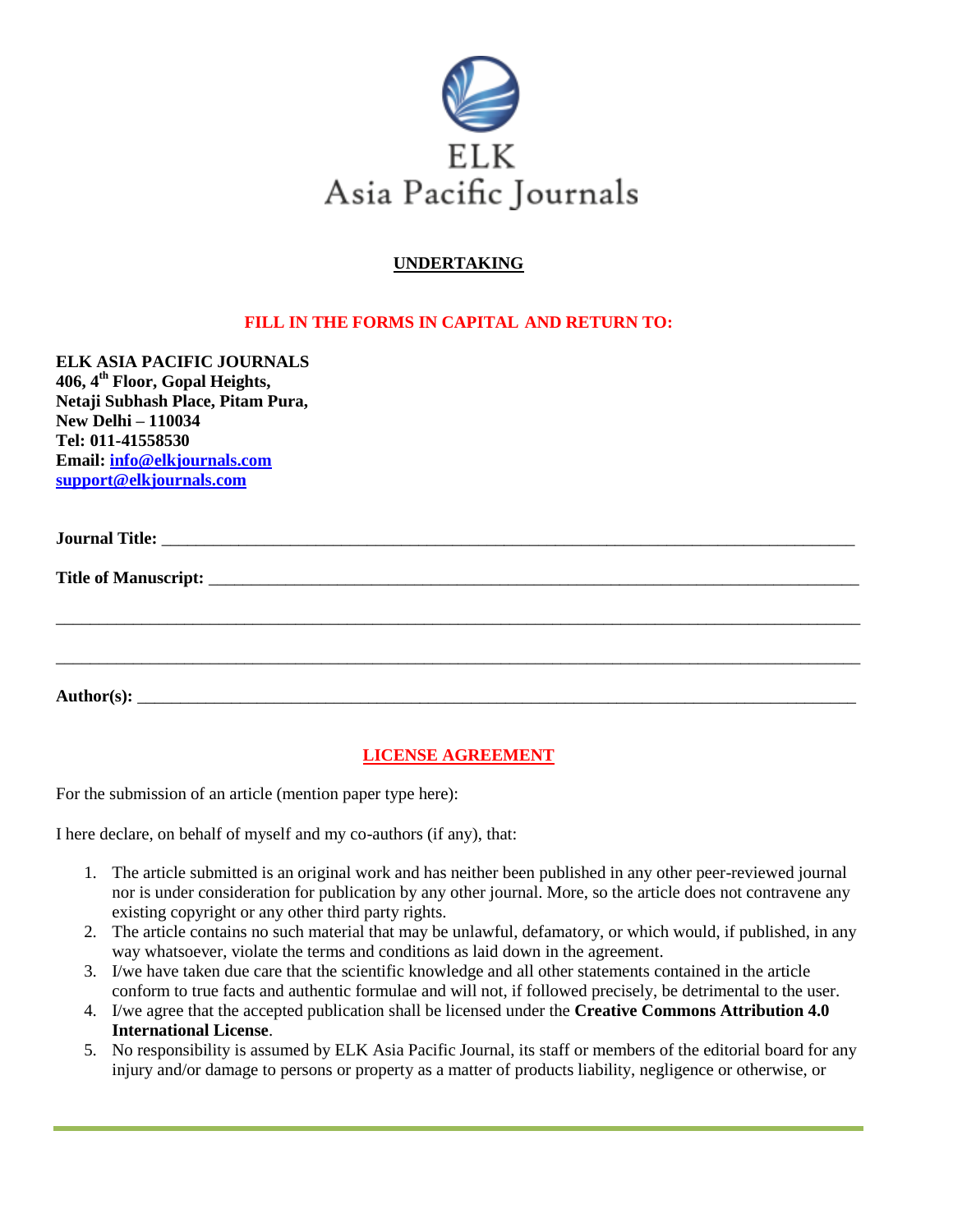

from any use or operation of any methods, products instruction, advertisements or ideas contained in publication by ELK Asia Pacific Journal.

SIGN HERE FOR YOUR CONSENT: I/We hereby certify that I/We am authorized to sign this document either in my own right or as an agent of my employer, and have made no changes to the current valid document supplied ELK Asia Pacific Journal.

## **Author 1:**

| <b>Author 2:</b> |  |  |  |  |  |
|------------------|--|--|--|--|--|
|                  |  |  |  |  |  |
|                  |  |  |  |  |  |
|                  |  |  |  |  |  |
|                  |  |  |  |  |  |
|                  |  |  |  |  |  |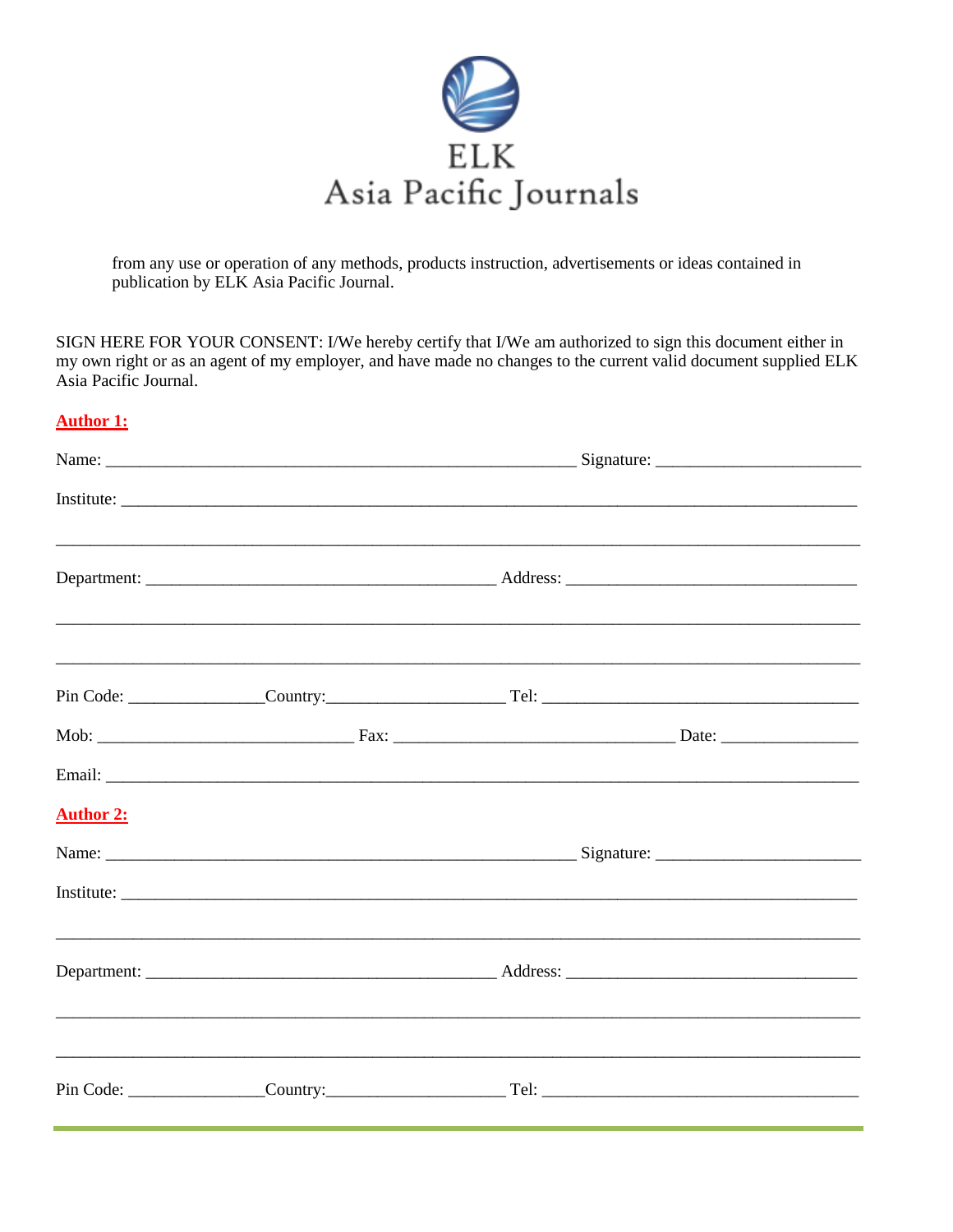

| <b>Author 3:</b> |  |  |  |  |  |
|------------------|--|--|--|--|--|
|                  |  |  |  |  |  |
|                  |  |  |  |  |  |
|                  |  |  |  |  |  |
|                  |  |  |  |  |  |
|                  |  |  |  |  |  |
|                  |  |  |  |  |  |
|                  |  |  |  |  |  |
|                  |  |  |  |  |  |
|                  |  |  |  |  |  |
| <b>Author 4:</b> |  |  |  |  |  |
|                  |  |  |  |  |  |
|                  |  |  |  |  |  |
|                  |  |  |  |  |  |
|                  |  |  |  |  |  |
|                  |  |  |  |  |  |
|                  |  |  |  |  |  |
|                  |  |  |  |  |  |